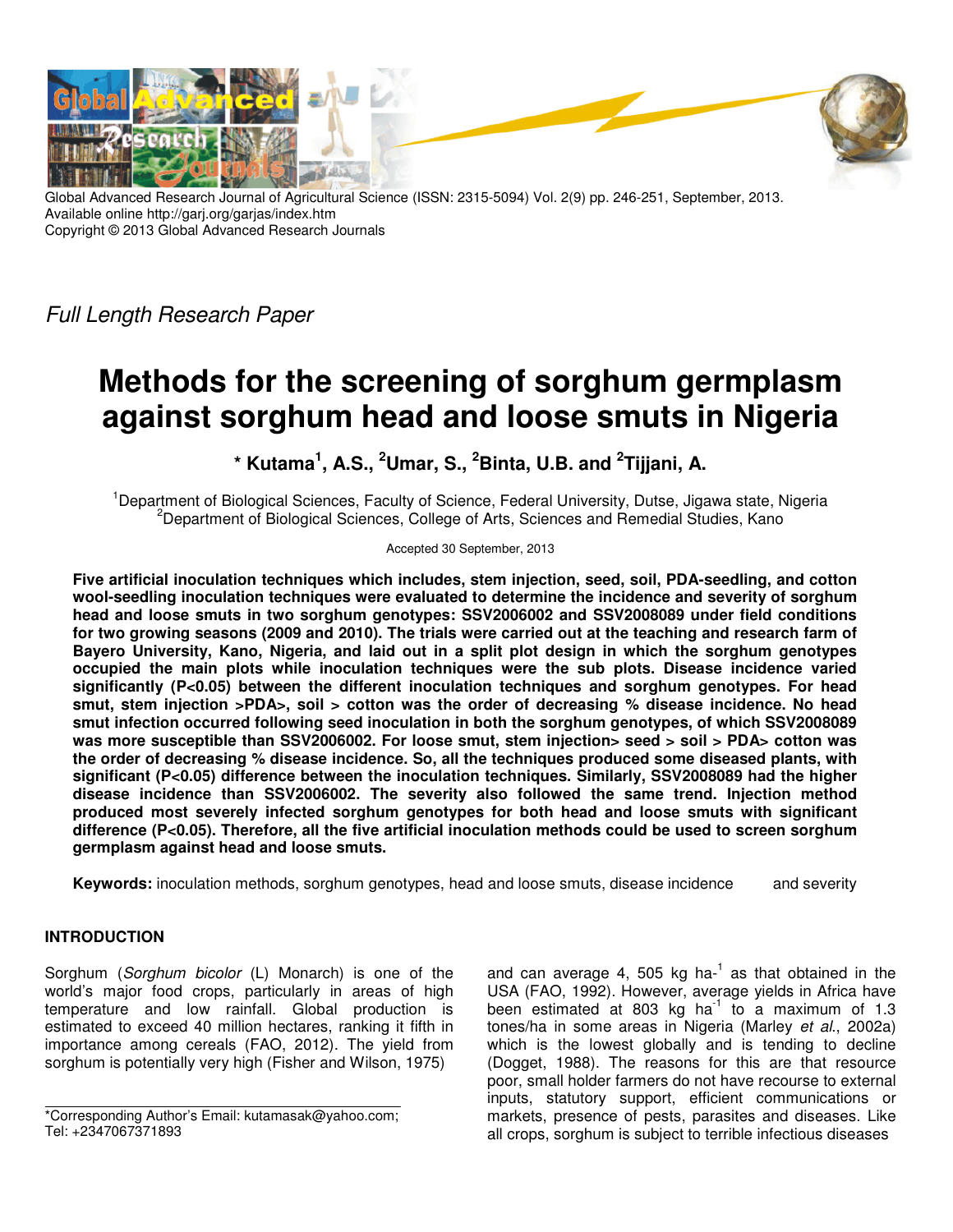which sometimes limit production. One of these destructive diseases is smut. In Nigeria, most of the sorghum varieties cultivated are mainly local land races and some few exotic or improved varieties that completely lack satisfactory resistance to diseases including smuts and Anthracnose (Gwary and Asala, 2006; Kutama *et al*., 2011a, b,c,d; Kutama, 2012, Kutama *et al*.,2013). Perhaps, only very few or no sorghum varieties are resistant to smut diseases in Nigeria and the world over (IPM, 2008; Kutama, 2012). Therefore, there is the apparent quest for continuous evaluation of these local varieties in sorghum growing areas of Nigeria for use by resource poor farmers and sorghum breeders. Use of resistant variety is and remains the only best strategy for the control of smut and many sorghum diseases in Nigeria (Gwary *et al*., 2007; Kutama *et al*., 2011a, b,c,d; Kutama, 2012, Kutama *et al*.,2013).

Many artificial inoculation techniques for the screening of sorghum genotypes against both loose and head smuts have been suggested by many workers (Sundaram, 1980; Kutama *et al*., 2011a,b; Kutama *et al*.,2013). It is however apparent that the appropriate inoculation procedure depends on the route of infection of a particular pathogen and the developmental stage of the host plant when it is most susceptible. These plus the question of whether small or large number of sorghum lines are used for the inoculation; partly decide which method mostly fit (Kutama, 2012). Earlier on, Claflin and Ramundo (1996) reported that the protocols used to screen for resistance to smuts are somewhat inconsistent because escapes are very common. Sorghum genotypes susceptible to smuts can easily escape disease due to the uneven distribution of infective propagules or spores of the smut pathogen in soil, air and seed or environmental factors that prevent spore germination or seedling infection. Inoculation with sporidia suspension is more reliable but sensitive to poor technical skills and genetic heterogeneity of the plant material (Osorio and Frederiksen, 1998), and could be tedious in large sorghum collections (Kutama *et al*., 2011a,b,c; and Kutama,2102). The objective of this work is to assess different artificial inoculation techniques used for the screening of sorghum genotypes against head and loose smuts.

## **MATERIAL AND METHODS**

## **Evaluation of Effect of Inoculation Methods on Incidence and Severity of Head and Loose Smuts of Sorghum**

The objective of this study was to assess some inoculation techniques on the resultant incidence and severity of the two smuts under study. In this experiment, five different inoculation techniques were assessed. In all cases, except where otherwise stated, the experiment was laid out in a split plot design in which the sorghum genotypes occupied

the main plots while inoculation techniques were the sub plot. The plot size in all cases was 1.5 m by three rows. Sowing was done at the rate of three seeds per hole and a spacing of 45 cm between stands. NPK, (20:10:10) fertilizer was applied at the rate of 50 kg/ha in two split doses; two weeks after germination and at booting stage. The trials were conducted on research farm of the Faculty of Agriculture, Bayero University, Kano in 2009 and 2010. In both trials, two sorghum genotypes were used throughout, they were SSV2006002 and SSV2008089. The various inoculation techniques evaluated were;

## **(i) Injection of teliospores into stem**

Two sorghum varieties were sown as mentioned above. Three weeks after sowing (3WAS), 0.5 g of previously collected, dried and stored teliospores of *S. cruentum* or *S. reilianum* was germinated separately in 1 liter of distilled water for 28 hours and blended for 30 seconds using an electric blender. One milliliter of the suspension was introduced into the main stem of the plant with a pediatric syringe by inserting the needle gently into the stem while carefully holding and supporting the whole plant with a hand to prevent damage. The same procedure was repeated 40 (DAS). The plants in both cases were allowed to grow normally up to physiological maturity Kutama *et al*.,2011 a; 2013,. A check was also established in the same manner but injected with sterile distilled water in place of teliospore suspension.

#### **(ii) Mixing dry teliospores with seeds before sowing (Sundaram, 1980)**

Seeds of each sorghum variety were mixed thoroughly with dry teliospores of S. cruenta or *S. reilianum* in the ratio of 1 g of spore to 1 kg of seed. The seeds together with some adhering spores were then sown at the rate of 3-5 seeds per hole. Following thinning, the plants (1/stand) were allowed to grow to physiologic maturity. A check consisted of plot sown with seeds that were not mixed with smut spores.

#### **(iii) Sowing seeds in soil infested with teliospores**

Seeds were sown in a 1 - 2 cm wide and 5 - 7 cm deep holes containing 0.2 - 0.5 g of teliospore of either *S*. *cruentum* or *S. reilianum*. Prior to sowing, a mixture of fine sandy loam soil obtained from the farm, and teliospore of *S. cruentum* or *S. reilianum* was made in the ratio of 50:1, soil: teliospore. The mixture was then used to cover the seeds in each hole. The check treatments consisted of plots grown from seeds sown in non-infested soil (Kutama *et al.*, 2011b).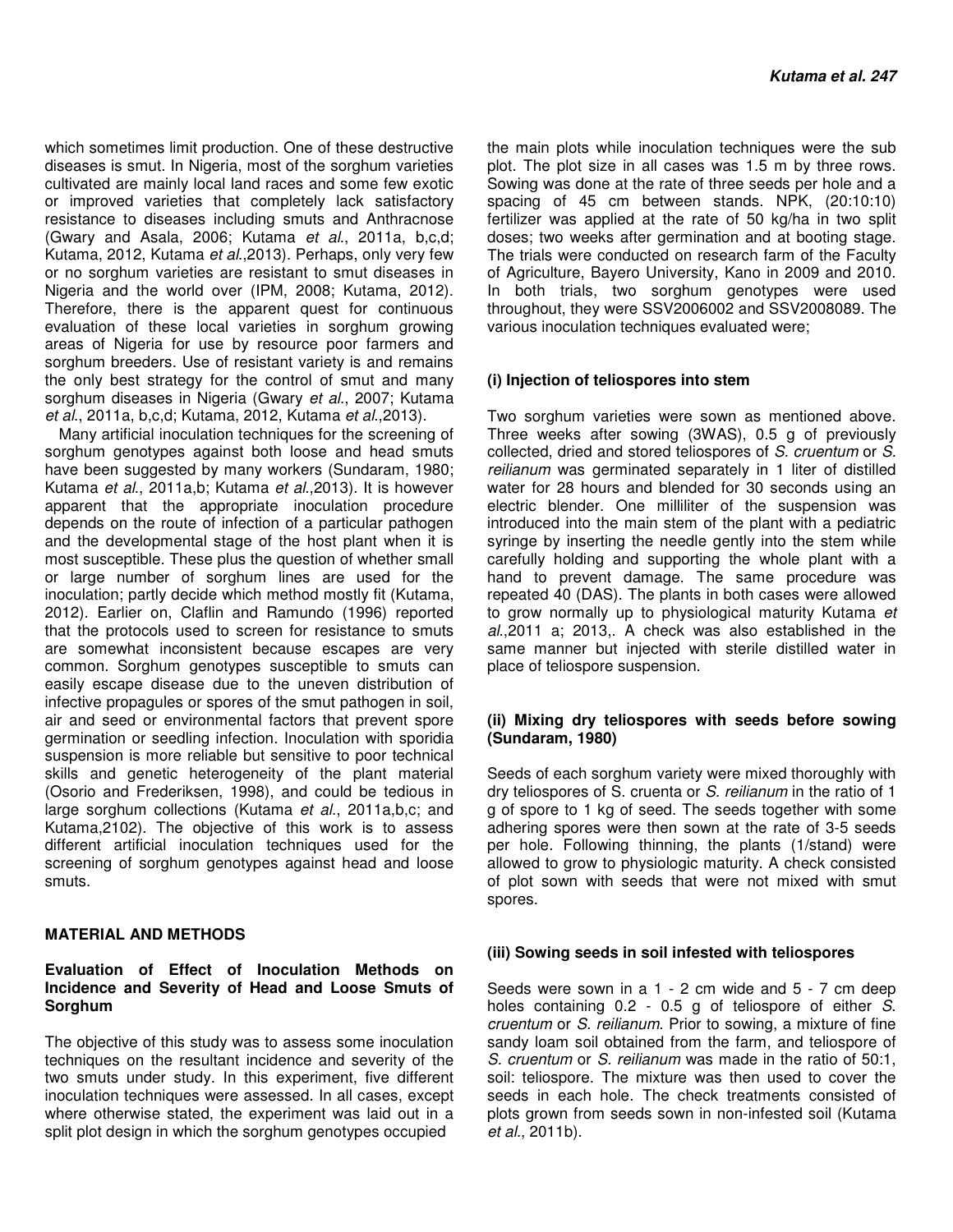| Inoculation technique                                                            | Sorghum head smut incidence (%) in<br>two genotypes: |            |
|----------------------------------------------------------------------------------|------------------------------------------------------|------------|
|                                                                                  | SSV2006002                                           | SSV2008089 |
| 1. Mixing dry teliospores with seeds before sowing                               | 0                                                    | 0          |
| 2. Injecting teliospores into stem                                               | 62.5                                                 | 87.5       |
| 3. Sowing seeds in soil inoculated with<br>teliospores                           | 55.0                                                 | 65.0       |
| seedlings on moistened<br>Mixina<br>cotton<br>wool<br>4.<br>with dry teliospores | 16.2                                                 | 17.5       |
| 5. Mixing seedlings on PDA with dry teliospores                                  | 25.0                                                 | 5.0        |
| 6. Uninoculated plants (check)                                                   | 0                                                    | 0          |
| Mean                                                                             | 26.45                                                | 29.16      |
| CV(%)                                                                            | 9.5                                                  | 6.7        |
| LSD (0.05)                                                                       | 11.32                                                | 12.21      |

**Table I.** Effect of inoculation techniques on the incidence of infection of head smut in two sorghum genotypes

# **(iv) Inoculation of seedlings on moistened cotton wool technique**

Seeds were soaked separately in moistened cotton wool for 48 hours in Petri dishes at room temperature. The germinating seedlings were then transferred to dry sterilized Petri dishes together with the cotton wool from which excess water was drained out. The germinating seedlings were mixed with dry teliospores of *S*. *cruentum* or *S. reilianum* in the ratio of 10 g of seedling to 1 g of spore. The Petri dishes were incubated at  $28\pm2^{\circ}$ C for 5 days. On the sixth day, seedlings were transferred with the adhering cotton wool to the farm and transplanted in the evening (between 1600hrs and 1900hrs) on 10 July, 2010 with seedlings being carefully covered with small quantity of soil. The plants were allowed to reach physiological maturity under rain fed conditions. A check consisted of plots grown from inoculated seedlings (Kutama *et al*., 2011a; Kutama, 2012).

## **(V) Inoculation of seedlings on PDA technique**

Seeds were allowed to imbibe water for 48 hours. Germinating seedlings of each variety were then transferred separately to a PDA-plate. About 0.1 g teliospore powder of *S*. *reilianum* or *S. cruentum* was sprinkled on the germinating seedlings to establish infection and later incubated at  $28\pm2^{\circ}$ C for seven days. Seedlings were carefully transferred and planted on the farm together with the remaining PDA agar. An appropriate check was provided by germinating seedling of each variety on PDA without sprinkling any teliospore and transferring same to the field together with the PDA (Kutama *et al*., 2011a; Kutama, 2012).

#### **RESULTS AND DISCUSSION**

Five inoculation techniques (including three conventional and two newly developed techniques) and a check were evaluated in two sorghum genotypes; SSV2006002 and SSV2008089 and for both head and loose smuts. The effect of inoculation techniques on the incidence of head smut in the two sorghum genotypes is shown in Table 1. In this experiment, four out of the five techniques tested were found effective in causing the disease in the two sorghum genotypes with significant difference (P<0.01). These inoculation methods were injection, soil, PDA and cotton wool inoculation techniques; in order of decreasing percentage incidence of infection. Stem injection method produced the highest percentage disease incidence in both sorghum genotypes with marginal difference between the genotypes. This is followed by soil inoculation technique. In this trial, seed inoculation technique did not produce any disease in both sorghum genotypes, similar with the control, hence it was found to be ineffective inoculation technique for head smut evaluation.

However, for loose smuts using the same sorghum genotypes and inoculation techniques, all the five techniques were found effective but with significant difference (P≤0.01) among treatments and sorghum genotypes. In this experiment, stem injection method still produced the best result on percentage disease incidence followed by seed and soil and the least was cotton wool inoculation techniques which gave 16.2 % and 7.5 % incidence in the sorghum genotypes SSV2006002 and SSV2008089, respectively (Table 2). Therefore, injection method consistently produced the best results in the two sorghum genotypes and for the two smuts.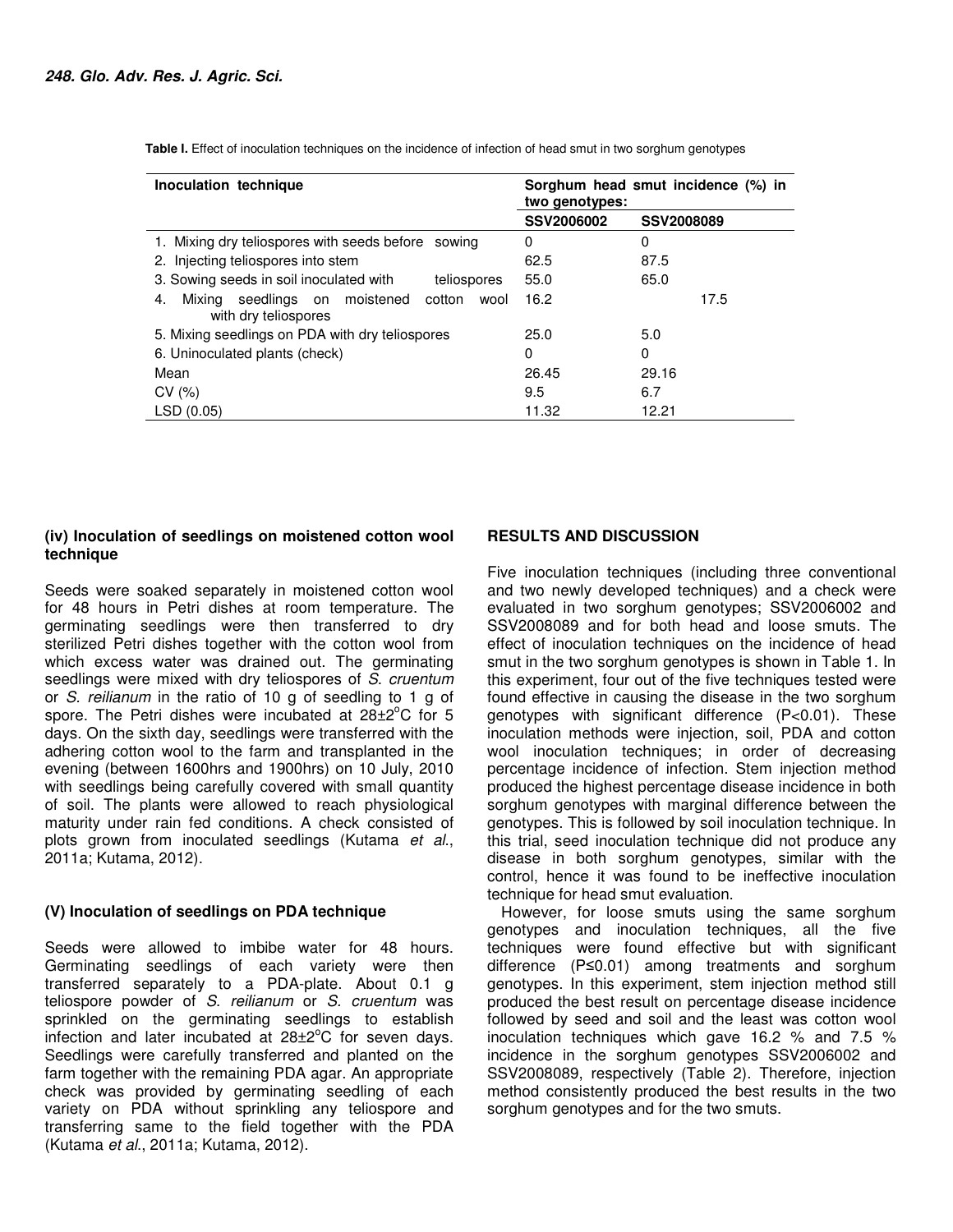| Inoculation technique                                           |      | Sorghum loose smut incidence<br>$(\%)$ in two genotypes: |            |  |
|-----------------------------------------------------------------|------|----------------------------------------------------------|------------|--|
|                                                                 |      | SSV2006002                                               | SSV2008089 |  |
| 1. Mixing dry teliospores with seeds before sowing              |      | 48.8                                                     | 52.6       |  |
| 2. injecting teliospores into stem                              |      | 60.4                                                     | 77.1       |  |
| 3. Sowing seeds in soil inoculated with teliospores             |      | 45.0                                                     | 46.2       |  |
| 4. Mixing seedlings on moistened cotton wool<br>dry teliospores | with | 16.2                                                     | 7.5        |  |
| 5. Mixing seedlings on PDA with dry teliospores                 |      | 32.5                                                     | 15.0       |  |
| 6. Uninoculated plants (check)                                  |      | 0                                                        | 0          |  |
| Mean                                                            |      | 33.82                                                    | 33.1       |  |
| CV(%)                                                           |      | 3.5                                                      | 4.6        |  |
| LSD (0.05)                                                      |      | 13.32                                                    | 12.21      |  |

**Table II.** Effect of inoculation technique on the incidence of infection of loose smut in two sorghum genotypes

 **Table III.** Effect of inoculation technique on the severity of head smut in two sorghum genotypes

| Inoculation technique                                                              | genotypes: | Sorghum head smut severity in two |
|------------------------------------------------------------------------------------|------------|-----------------------------------|
|                                                                                    | SSV2006002 | SSV2008089                        |
| 1. Mixing dry teliospores with seeds before<br>sowing                              | 0.0        | 0.0                               |
| 2. Injecting teliospores into stem                                                 | 4.0        | 5.0                               |
| 3. Sowing seeds in soil inoculated with<br>teliospores                             | 4.0        | 5.0                               |
| seedlings<br>moistened<br>4.Mixing<br>cotton<br>wool<br>on<br>with dry teliospores | 3.0        | 2.0                               |
| 5. Mixing seedlings on PDA with dry teliospores                                    | 3.8        | 3.1                               |
| 6. Uninoculated plants (check)                                                     | 0.0        | 0.0                               |
| Mean                                                                               | 2.46       | 2.55                              |
| CV(%)                                                                              | 1.09       | 1.09                              |
| LSD (0.05)                                                                         | 1.21       | 1.40                              |

#### **Effects on severity of head and loose smuts**

Table 3 shows the mean severity rating of head smut as produced by different inoculation methods. Similar to the incidence earlier mentioned, the mean severity rating (using 1-5 scale) in head smut was higher in stem injection and soil inoculation techniques followed by cotton wool and inoculation of seedlings on PDA in that order of decreasing severity.

On the other hand, the mean severity rating of loose smuts in the two sorghum genotypes due to different inoculation techniques is shown in Table 4. The results on the severity class (also rated on scale of 1-5) indicate that loose smut was not as severe as head smut. The highest was 5.0 obtained in stem injection method for SSV2006002 sorghum genotype and the least 4.0 found in SSV2008089

for cotton inoculation technique resulting into significant difference (P=0.01) between the genotype. Of the five inoculation techniques tested in this experiment, four of them produced results with significant difference. Incidences of both head and loose smuts were highest when injection technique was used to inoculate the two sorghum genotypes. It has been demonstrated that in order to obtain and /or assess smut reaction, researchers typically use different inoculation methods or assays (Olweny *et al*., 2008). Artificial inoculation can be achieved by various inoculation techniques (Ilyas *et al.,* 1992). Selveraj (1980) and Kutama *et al*. (2011a) reported six different inoculation methods for head smut and two for grain and loose smuts. Frowd (1980) described five techniques. In the present study, hypodermic injection method proved to be the best for the inoculation of the two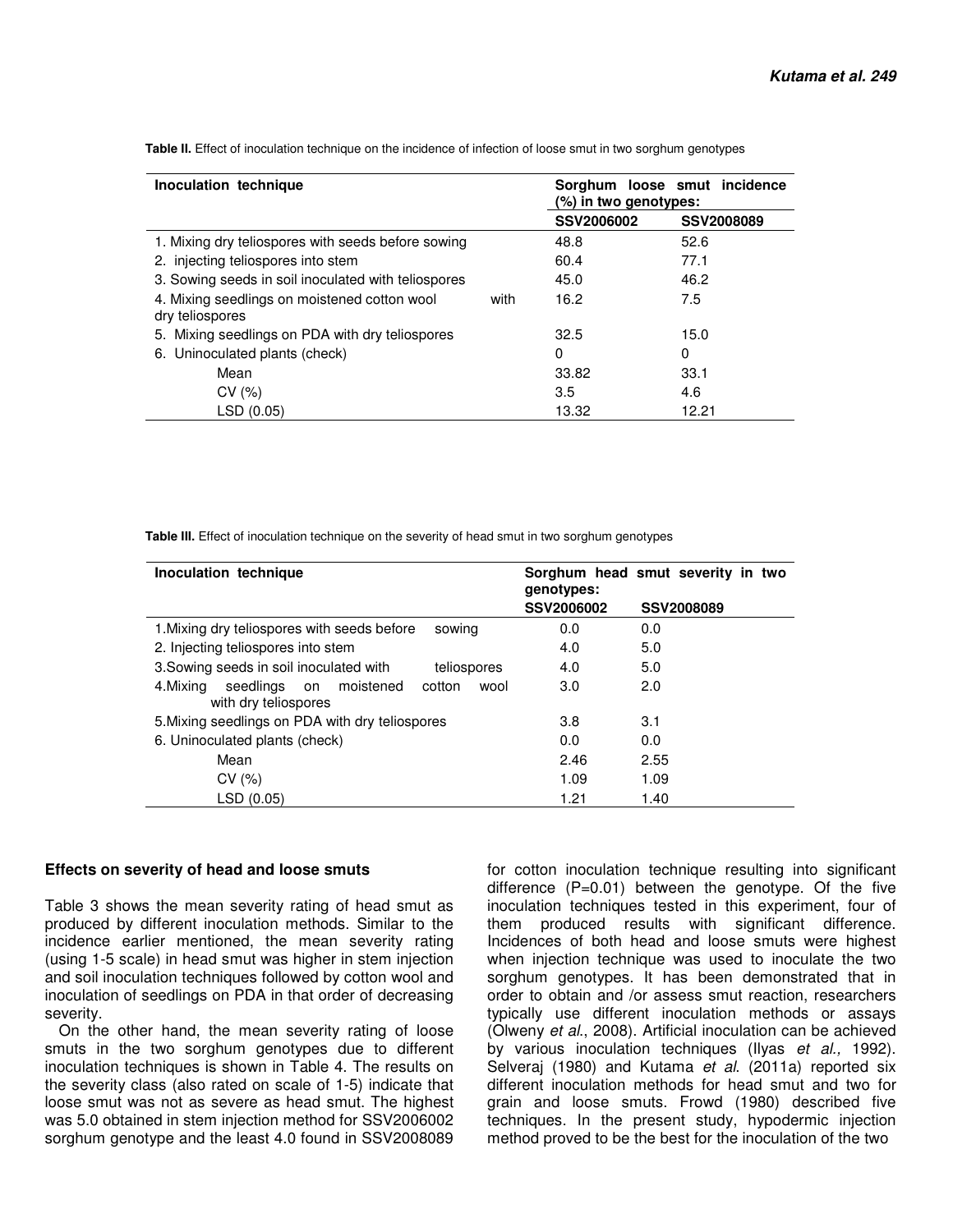| Inoculation technique                                      |              | Sorghum loose smut severity in two<br>genotypes: |            |
|------------------------------------------------------------|--------------|--------------------------------------------------|------------|
|                                                            |              | SSV2006002                                       | SSV2008089 |
| 1. Mixing dry teliospores with seeds before                | sowing       | 3.2                                              | 5.0        |
| 2. Injecting teliospores into stem                         |              | 3.4                                              | 5.0        |
| 3. Sowing seeds in soil inoculated with                    | teliospores  | 0.0                                              | 0.0        |
| 4. Mixing seedlings on moistened cotton<br>dry teliospores | with<br>wool | 3.5                                              | 4.0        |
| 5. Mixing seedlings on PDA with dry teliospores            |              | 3.0                                              | 2.5        |
| 6. Uninoculated plants (check)                             |              | 0.0                                              | 0.0        |
| Mean                                                       |              | 2.68                                             | 3.25       |
| CV(%)                                                      |              | 2.3                                              | 1.98       |
| LSD(0.05)                                                  |              | 1.56                                             | 1.95       |

 **Table IV.** Effect of Inoculation technique on the severity of loose smut in two sorghum genotypes

sorghum genotypes. In the past, King (1969) employed this technique for screening sorghum collections. He showed that Nigerian sorghum types inoculated by this method showed that up to 71% to 90 % were infected whereas the exotic types were not infected. Wilson and Frederiksen (1970) also injected compatible monosporidial lines and obtained significant infection. Inoculation using injection method was developed by Poehlman (1945) and he found it superior to partial vacuum and other methods. Injection inoculation technique produced the best results probably because by injecting the germinating teliospores, so many mechanisms and or obstacles are overcome in the plant and or in the environment. For example, resistance that only confers disease tolerance is usually eliminated when germinating teliospores are injected into the meristemtic tissue of the growing host plant especially at young seedling stage when the plants do not develop high resistance (Miller, 1978; Sundaram, 1980; Osorion and Frederiksen, 1998). Keay *et al*. (1969) showed that 64 % of the 3-4 weeks old compared with 7-8 weeks old sorghum seedlings become infected when plants were inoculated with hypodermic syringe for loose smut, indicating that sorghum is more susceptible to smut at seedling stage. In this study, injection of germinating spores was done twice, namely at, 3WAS and 40DAS in order to avoid escape. The result of this experiment agrees with the report of Waller (1970) that injection inoculation may induce greater smut infection than other inoculation techniques, and cultivars can respond differently to the two methods of inoculations.

Other techniques that were found to be ineffective for head smut includes; soil, PDA, and cotton wool while for loose smut, soil, and seed inoculations, were effective but PDA and cotton wool were ineffective. Head smut is essentially soil-borne while loose smut is externally seedborne (Tarr, 1962; Singh, 1998; IPM, 2008). Soil inoculation therefore would obviously yield better results in susceptible varieties for loose smut than for head smut

under suitable environmental conditions. However, in loose smut, both seed and soil inoculation techniques produced higher percentage disease incidence with little or marginal differences between the two. The disease was contracted in soil probably because in this experiment, soil and seeds were both mixed with teliospores prior to sowing to obtain maximum infection. Selveraj (1980) recommended seed application technique for the screening covered smut and loose smut since they are similar.

In this trial, two new inoculation techniques were evaluated alongside three old techniques. These were; inoculation of seedlings on PDA, and moistened cotton wool. In both head and loose smuts, the two methods produced some diseased plants although incidences of infection were significantly lower than in two or three older methods. In developing these two techniques, it was postulated that bringing germinating sorghum seedlings in contact with teliospores in a medium conducive for the growth of both, would facilitate and or promote rapid germination of teliospores and the subsequent infection of the young seedlings. However, this was achieved but probably slowly and that was why the percentage incidence was generally low in both cases and in the two sorghum genotypes. Germination of teliospores of *S. relianum* in the soil or in the presence of sorghum seedlings has been reported by Al-Sohaily (1963) and Wilson (1969). Both authors have indicated a very low frequency of germination. The relevance of inoculation techniques relies in the urgent need to explore resistant sorghum varieties among the sorghum germplasm within the country (Kutama *et al*., 2011).

## **CONCLUSION**

Based on the findings of the present research, it is evident that all the inoculation techniques/methods could be employed in the screening of sorghum genotypes against